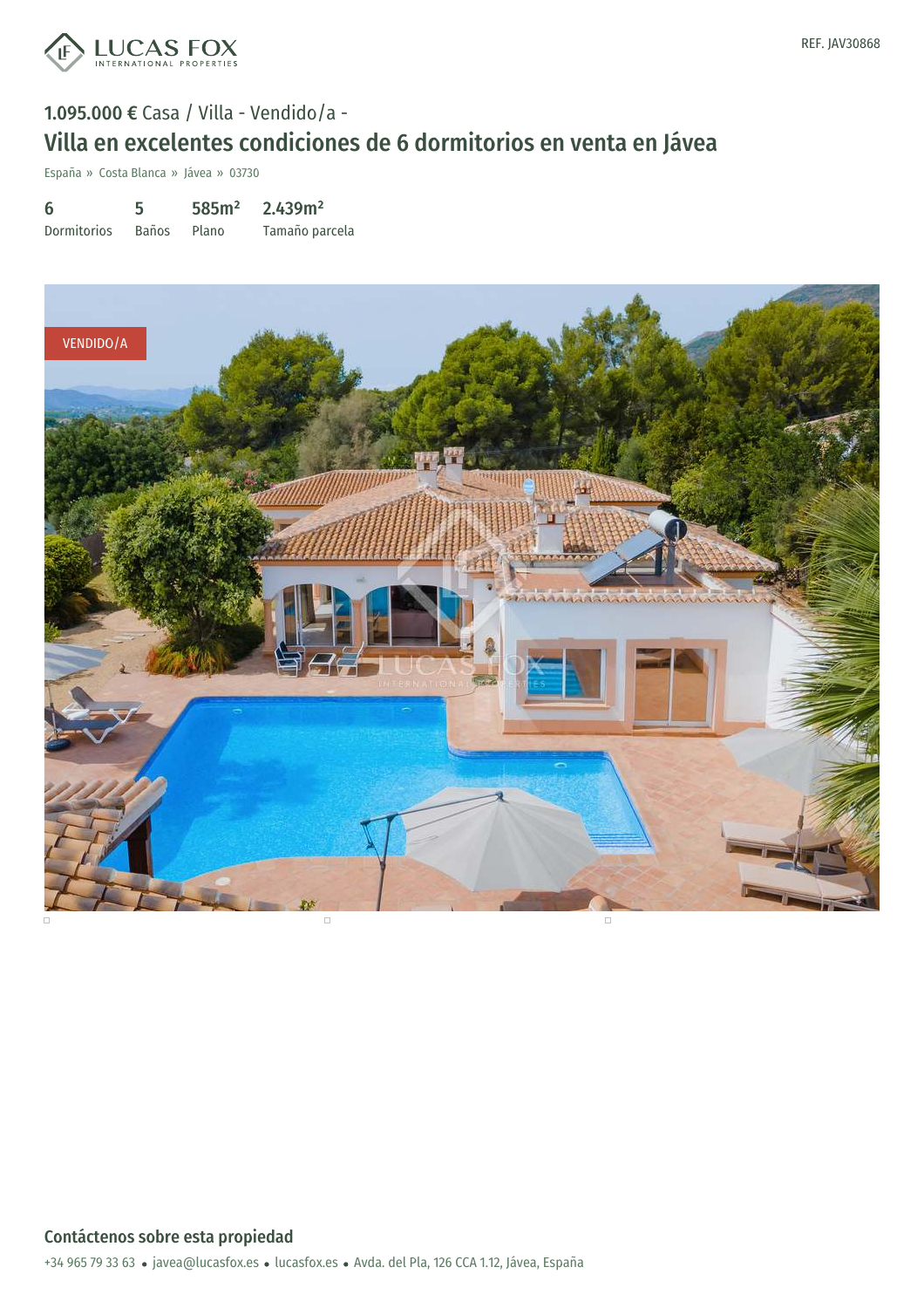

# 1.095.000 € Casa / Villa - Vendido/a - Villa en excelentes condiciones de 6 dormitorios en venta en Jávea

España » Costa Blanca » Jávea » 03730

| 6           | 5            | 585m <sup>2</sup> | 2.439m <sup>2</sup> |  |
|-------------|--------------|-------------------|---------------------|--|
| Dormitorios | <b>Baños</b> | Plano             | Tamaño parcela      |  |

#### DESCRIPCIÓN

## Traditional style villa with many mediterranean features and the impressive Montgo mountain as a backdrop.

This single level property of 585m2 is located on the lower slopes of the Montgo mountain with restaurants and a supermarket within a short distance.

Double electric gates open proudly onto a sweeping driveway with covered parking next to the entrance and an independant triple garage, of 69.08m2, also with electric doors

A spacious entrance hall sets the tone for the rest of the property with the spacious room sizes and bright disposition. To the right is the guest cloakroom and then the master suite with dressing room, ensuite bathroom, sitting area and large bedroom. The other "wing" houses a further 2 bedrooms, both with ensuite bathrooms.

The incredibly vast living/dining room is separated with a feature gas fireplace and has direct access out onto a south facing naya. Adjacent is the superb family/entertaining style, open plan kitchen with large island, which doubles up as a bar area. The kitchen boats a double granite worktop, SMEG range oven and integrated appliances. Behind is a walk in larder. This kitchen opens out onto a second living room with log burner and is ideal for TV, relaxing and socialising.

The 4th bedroom with ensuite completes the main villa, and also enjoys direct access out onto the outside areas.

The pool of 84.86m2 is in a rectangular form, with integrated seating and table for drinks, and provides a very pleasent partition between the main villa and the guest casita. In addition there is a summer kitchen with bar area and covered alfresco dining area.

The guest casita is also ideal for renting as enjoys it´s own entrance from the road behind and complete privacy has been created. Comprising of 2 double bedrooms, both with ensuite, living/dining room and open plan kitchen this additional accomodation of 85,29m2 also offers air conditioning and heating, and is ideal for year round occupation.

Close to the XIC college and a short drive to another International school, this outstanding home is ideal for a family relocating to the area, or for anyone that enjoys entertaining. In addition the villa would yeild a very handsome rental income.

#### [lucasfox.es/go/jav30868](https://www.lucasfox.es/go/jav30868)

 $\Box$ 

Vistas a las montañas , Jardín, Piscina, Terraza, Garaje privado, Luz natural, Aparcamiento, Calefacción por suelo radiante , Aire acondicionado, Armarios empotrados , Calefacción, Cerca de los colegios internacionales, Chimenea, Cocina equipada, Exterior, Lavadero, Placas solares, Renovado, Se aceptan mascotas, Trastero, Ventanas de doble acristalamiento, Vestidor, Vistas, Zona chill-out

### Contáctenos sobre esta propiedad

+34 965 79 33 63 · javea@lucasfox.es · lucasfox.es · Avda. del Pla, 126 CCA 1.12, Jávea, España